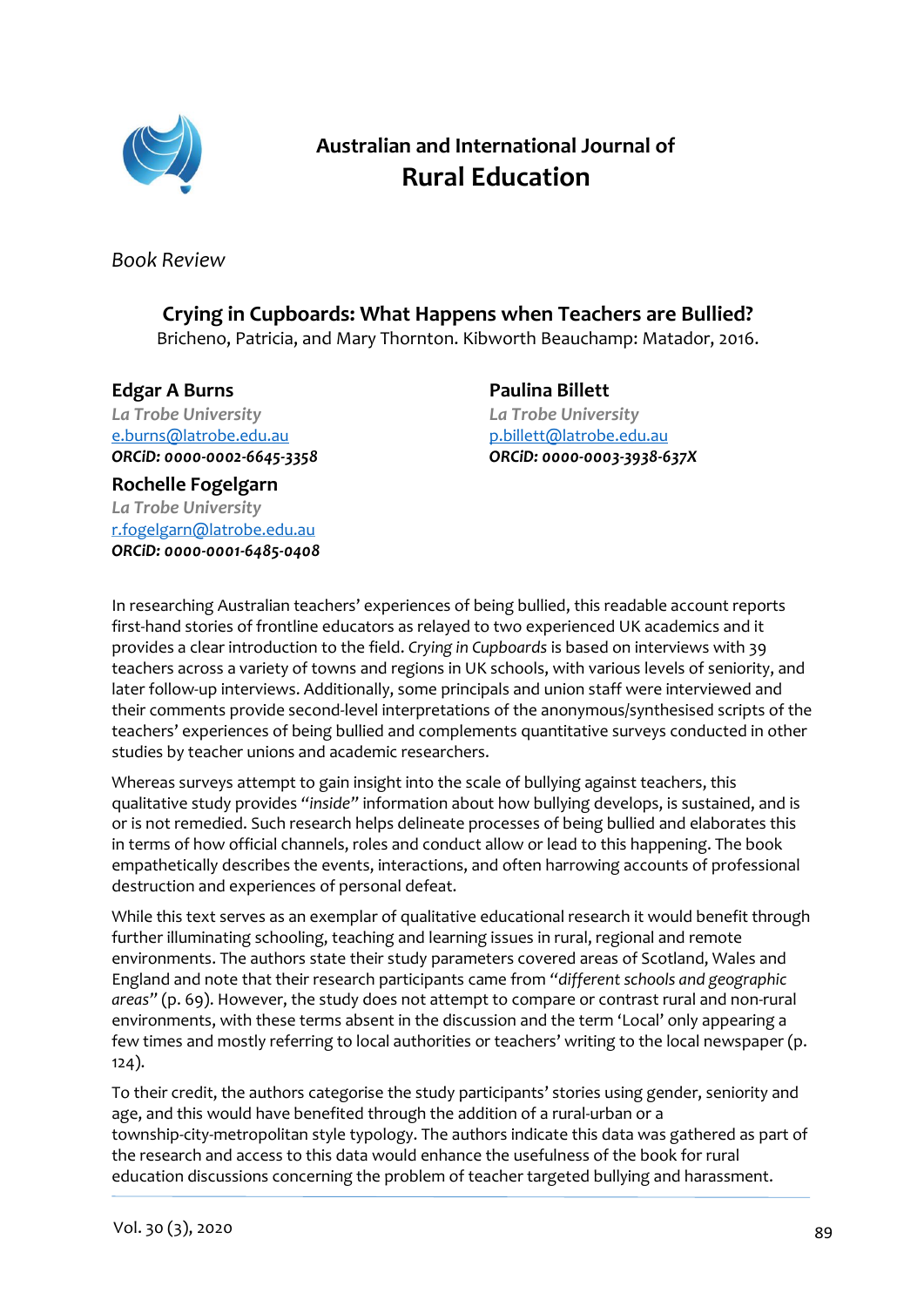Having said that, in reviewing this text we are keen to praise the authors as the teaching sector, at all levels, needs more social research methodologies applied to a diversity of topics and issues in teaching and learning; including rural education. The proviso here would be that this information needs to be applied, and distinguished when relevant, with a rural and regional eye. We say this as sociologists and educational researchers, in no way rejecting surveys and the importance of counting/measuring the problem of teachers being bullied but seeing the value-add that qualitative work also offers in understanding complex phenomena.

Furthering research in Australia on teacher wellbeing and its antithesis teacher targeted bullying and harassment is paramount. Examining potential differences in how bullying against teachers occurs and what this means for teachers then justifies specific investigation into the occurrence and dimensions of the problem in rural settings where issues like transport, housing, relatives, leisure, social networks, and accessing health care all potentially play out differently.

Our own exploratory empirical work has provided accounts of bullying directed against teachers in small regional towns. As we have worked through the evidence of our survey and semi-structured interviews, our online survey was not location-specific, but in our qualitative analysis elements of rural location came to the fore in some instances, and we are working further on this aspect (Billett, Fogelgarn & Burns, 2019; Burns, Fogelgarn, Billett, 2020; Fogelgarn, Burns & Billett, 2019). At the same time, in encouraging rural education inquiry, we want to avoid an essentialist or oppositional view that rural education is inherently different and contrasting. That even explicitly rural studies such as Stockdale, Hangaduambo, Duys, Larson, & Sarvela, (2002) are not clear about defining bullying and bullying directed against teachers indicate important opportunities for research given their observation of *"high prevalence"* in US rural areas (p. 275) that would include Australian settings. While the rural bullying study by Farmer et al. (2012) again shows the focus on students, rather than teachers, as recipients of bullying and harassment.

It is an empirical matter how best the blight of teachers' being the subject of bullying behaviours can be researched and documented. Further reflections for rural educationalists that might be drawn from Bricheno and Thornton's research include the following:

- 1. We find ourselves surprised at a dated view in the book of sociological research portrayed as being structuralist. This may derive from last-century perceptions of UK stratification workplace research by John Goldthorpe (1969) and colleagues. But this was far from characteristic of social research then, and much less so today. Such a stance denies itself the immense resources that sociology-related educational research disciplines can bring to bear—for example, Arlie Hochschild's (1983) concepts of 'emotional labour' and 'emotion work' is highly relevant to teachers and teaching practice.
- 2. Teacher targeted bullying and harassment remains mysterious: why is this growing problem still less-than-nameable? It is commonplace to talk today about students being bullied by other students, teachers, parents—today often linked to cyber-bullying. Teachers being bullied is significantly outside the public imagination—aren't they the persons with authority? Even writing, 'teachers being bullied' is passive-voice phrasing requiring constant vigilance to distinguish from students being bullied. The phrase 'teacher bullying' is ambiguous and discursively defaults to teachers as the *agent* not the *recipient* of untoward behaviour.
- 3. Teachers having been bullied and choosing to leave the profession fall into general exiting/churn statistics and this is inadequately quantified. Any percentage of exiting is cumulatively important in national training, churn, retraining and wellbeing costs. This is especially the case in rural and remote areas where it is not easy to attract staff. The importance of Bricheno and Thornton's book is that sometimes narratives like theirs, not the purity of numbers, is what helps convince authorities to make policy and funding changes*.*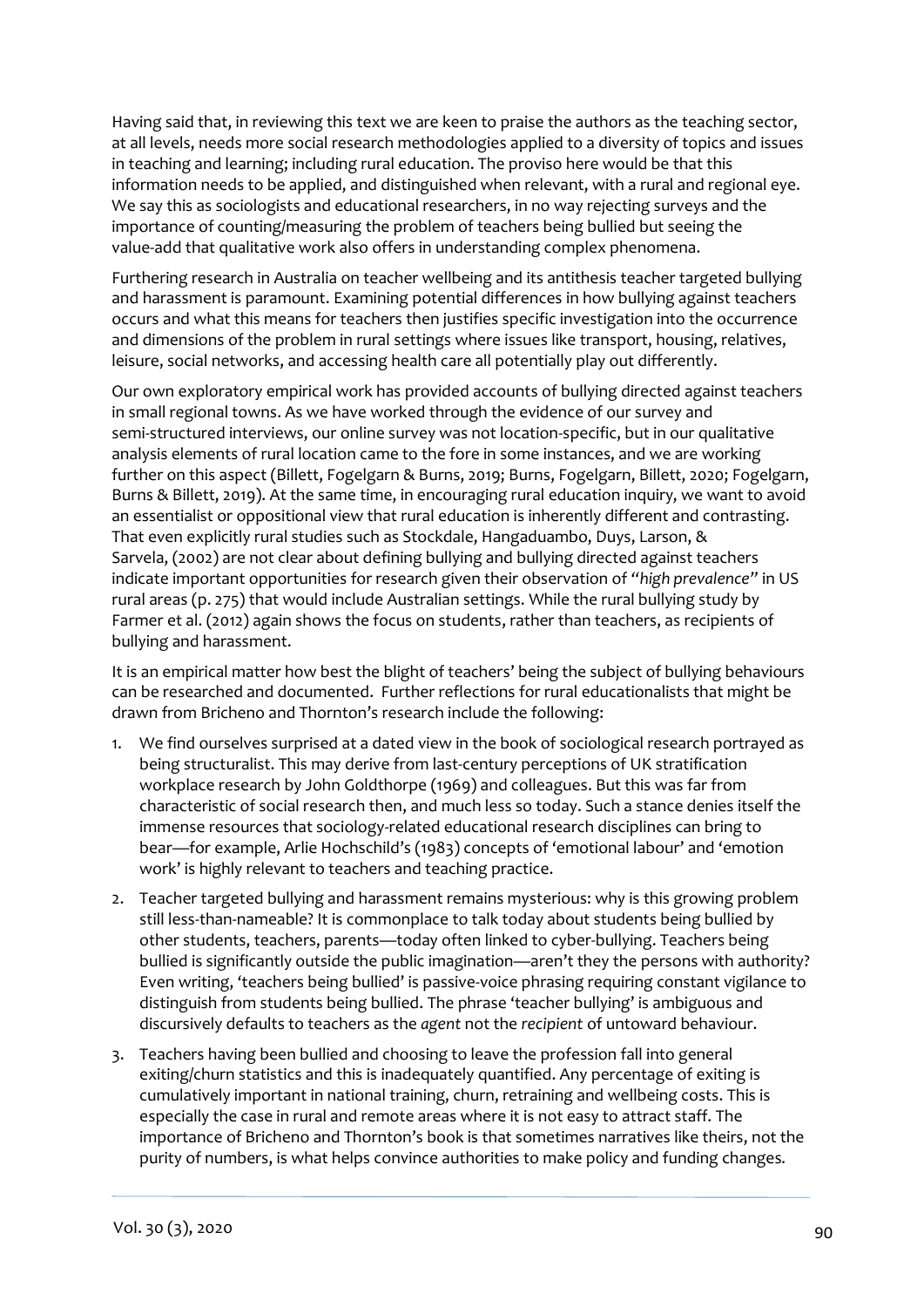These abuse stories can be read on their own. Many of the teachers were unwell at the time of interview. They volunteered to talk about their experiences, partly cathartic, partly hopeful of helping others. The authors avoid optimism, saying they are:

*unable to offer any real hope for the current future. Because it is likely that the bullying of teachers will remain a problem in schools for as long as the government, Ofsted, and league tables continue to operate in ways that seem to encourage and facilitate it (Thornton, 2016).* 

Our sense is that cultural-national contexts need different cause-and-effect foci around teacher targeted bullying. Bricheno and Thornton's description of Ofsted managerialist-audit culture is chilling to Australian readers. United States literature talks about students' physical violence as an important ingredient that includes a racialized dimension (Espelage, et al., 2013). Bricheno and Thornton say, *"when a teacher is being bullied, the bully is often (but not always) the [head](http://www.troubador.co.uk/book_info.asp?bookid=3953)  [teacher](http://www.troubador.co.uk/book_info.asp?bookid=3953)—who [themselves] is increasingly stressed"*. This is significant, but not necessarily parallel to Australian patterns of bullying and harassment against teachers by colleagues, students, or parents, as seen in previously published studies. One United States news outlet stated*, "Teachers reported that students were most often behind the verbal intimidation, obscene gestures, cyberbullying, physical offenses, theft or damage to personal property"* (Goldberg, 2013).

Second author Thornton's (2016) *Conversation* article about school bullying culture describes impacts of bullying on mental health, teachers developing anxiety, stress and depression. Thornton states: *"the symptoms they described included palpitations, shaking uncontrollably, crying a lot, drinking too much, raised blood pressure, and taking multiple medications"*. At present, websites used by Bricheno and Thornton to find interviewees, seem to be important supports for teachers to make explicit this un-talked about issue. Bricheno and Thornton explain further their personal engagement with participants in their own research work:

*When we first interviewed the teachers many were ill, and some were very ill indeed. But they willingly gave their time, and opened up the pain of being bullied into ill-health, to two stranger researchers in order that we could help to tell their stories. They actively keep in touch; most of them regularly updating us on their personal and professional progress, which we hope is towards a full recovery.*

Despite the important problem of teachers being bullied, Thornton observes, *"few teachers or researchers are talking about it"*. Goldberg (2013) concurs: *"People are very eager to talk about [teacher victimization] amongst co-workers and amongst friends, but they're very hesitant to report it to authorities or to the media"*. Comments on the Espelage et al. (2013) report also support Bricheno and Thornton: *"Bullying among students and peer groups is a hot topic… but talking about teacher victimization is considered taboo"* (Schargel Consulting Group, 2020).

Bricheno and Thornton's qualitative interview approach is imperative in complex, sensitive, fields. We might desire more analysis and conceptualisation beyond straightforward description, but developing research means creating a field. Crossing borders of cyber, managerial and physical presence in how people interact, is a valuable advance. More such authentic accounts, in rural and urban settings, of teacher targeted bullying and harassment may in the long-term, help better position teachers safely in their work.

## **References**

Billett, P., Fogelgarn, R., & Burns, E. A. (2019). *Teacher targeted bullying and harassment by students and parents: Report from an Australian exploratory survey. La Trobe University, Melbourne, Vic*. Retrieved from Melbourne, Vic.

Bricheno, P., & Thornton, M. (2016). Crying in cupboards: What happens when teachers are bullied? Leicestershire: Matador.